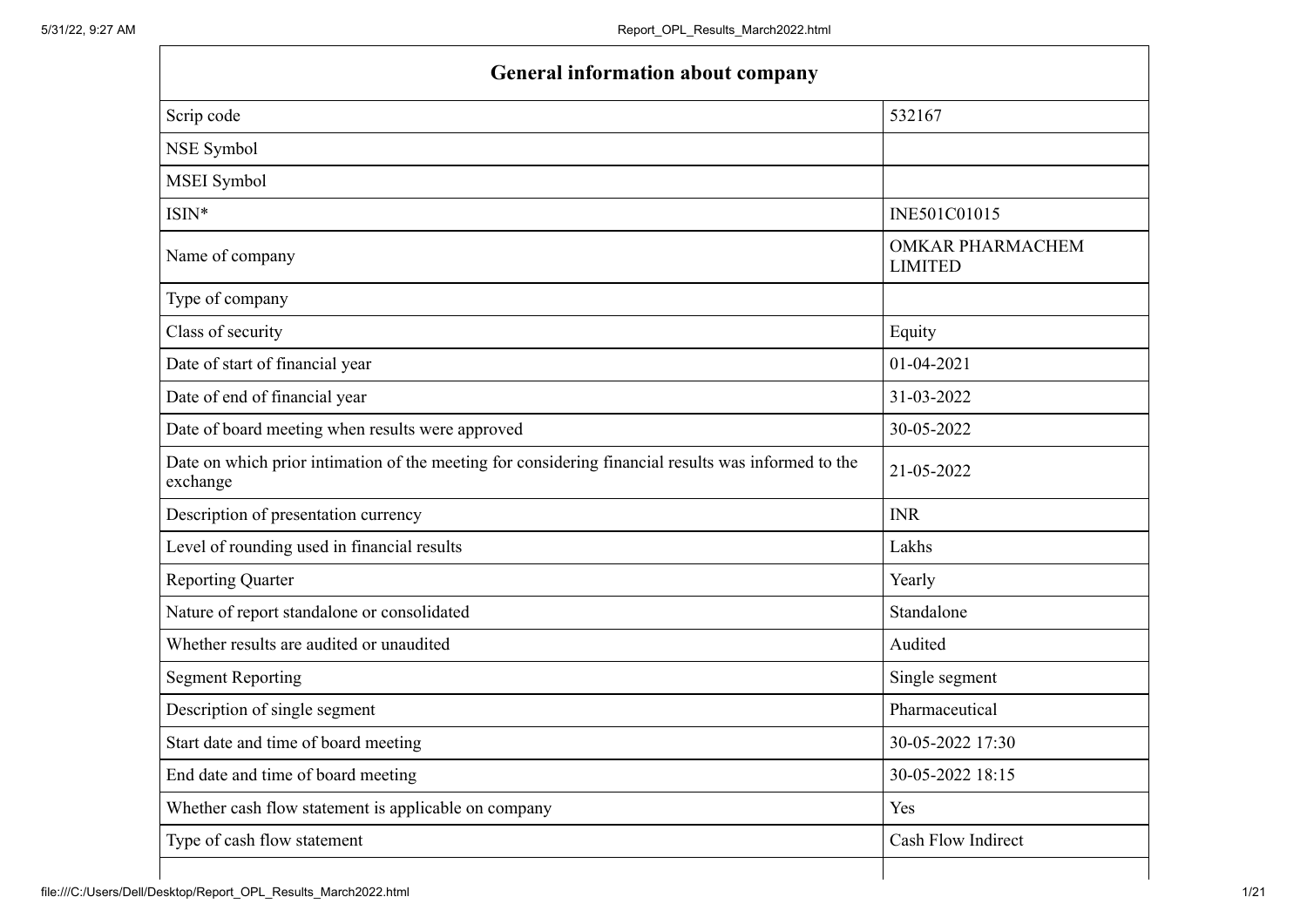Declaration of unmodified opinion or statement on impact of audit qualification | Declaration of unmodified opinion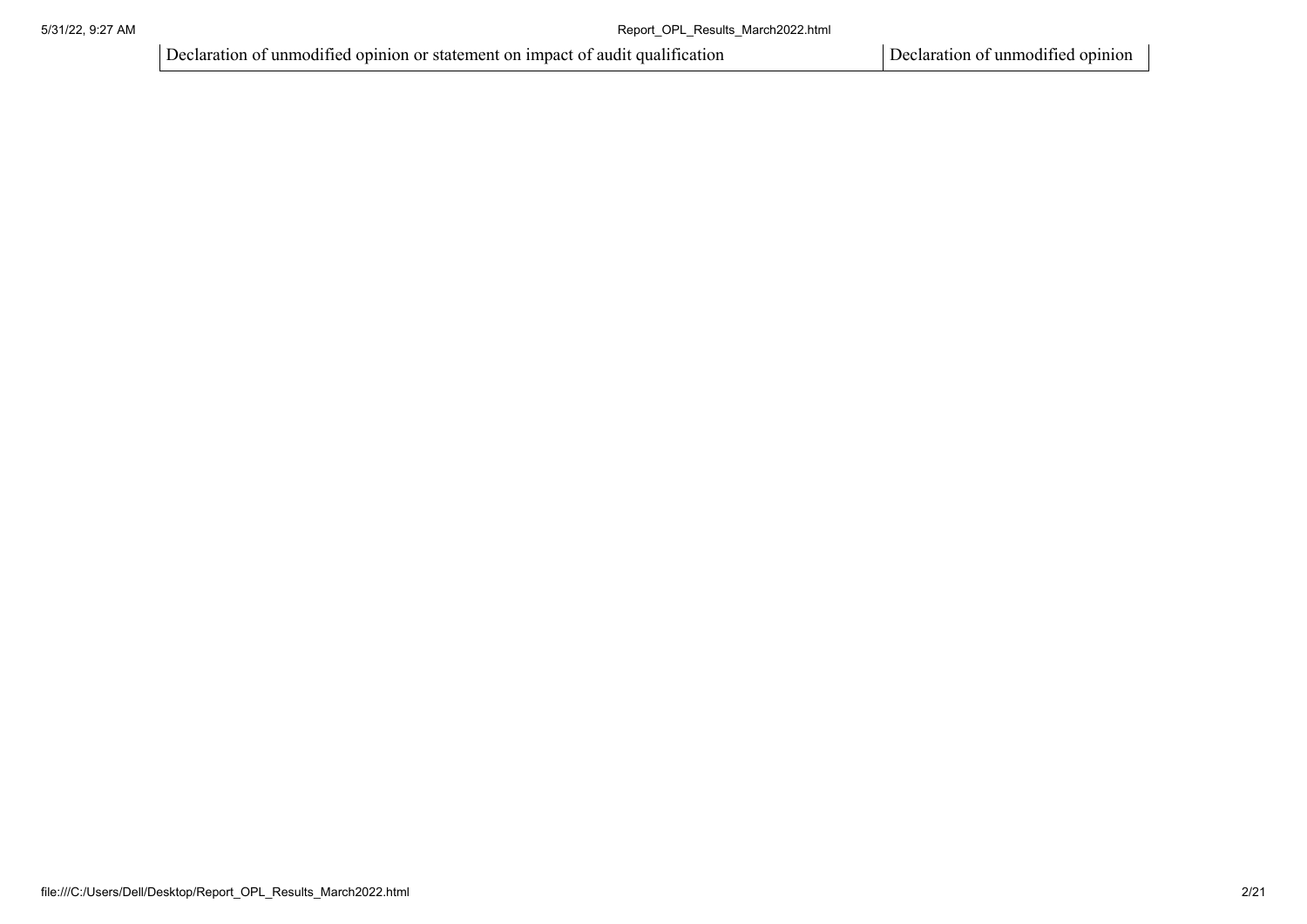| <b>Financial Results - Ind-AS</b> |                                                                                                                                                                                               |                                          |                                                               |  |
|-----------------------------------|-----------------------------------------------------------------------------------------------------------------------------------------------------------------------------------------------|------------------------------------------|---------------------------------------------------------------|--|
|                                   | <b>Particulars</b>                                                                                                                                                                            | 3 months/ 6 months ended<br>(dd-mm-yyyy) | Year to date figures for current period<br>ended (dd-mm-yyyy) |  |
| A                                 | Date of start of reporting period                                                                                                                                                             | 01-01-2022                               | 01-04-2021                                                    |  |
| $\, {\bf B}$                      | Date of end of reporting period                                                                                                                                                               | 31-03-2022                               | 31-03-2022                                                    |  |
| $\mathcal{C}$                     | Whether results are audited or unaudited                                                                                                                                                      | Audited                                  | Audited                                                       |  |
| D                                 | Nature of report standalone or consolidated                                                                                                                                                   | Standalone                               | Standalone                                                    |  |
| Part<br>I                         | Blue color marked fields are non-mandatory. For Consolidated Results, if the company has no figures for 3 months / 6<br>months ended, in such case zero shall be inserted in the said column. |                                          |                                                               |  |
| $\mathbf{1}$                      | <b>Income</b>                                                                                                                                                                                 |                                          |                                                               |  |
|                                   | Revenue from operations                                                                                                                                                                       | 13.5                                     | 54                                                            |  |
|                                   | Other income                                                                                                                                                                                  | $\overline{0}$                           | $\boldsymbol{0}$                                              |  |
|                                   | <b>Total income</b>                                                                                                                                                                           | 13.5                                     | 54                                                            |  |
| $\mathbf{2}$                      | <b>Expenses</b>                                                                                                                                                                               |                                          |                                                               |  |
| (a)                               | Cost of materials consumed                                                                                                                                                                    | $\boldsymbol{0}$                         | $\boldsymbol{0}$                                              |  |
| (b)                               | Purchases of stock-in-trade                                                                                                                                                                   | $\overline{0}$                           | $\boldsymbol{0}$                                              |  |
| (c)                               | Changes in inventories of finished goods, work-in-<br>progress and stock-in-trade                                                                                                             | $\mathbf{0}$                             | $\overline{0}$                                                |  |
| (d)                               | Employee benefit expense                                                                                                                                                                      | 4.38                                     | 17.49                                                         |  |
| (e)                               | Finance costs                                                                                                                                                                                 | 3.3                                      | 5.58                                                          |  |
| (f)                               | Depreciation, depletion and amortisation expense                                                                                                                                              | 0.09                                     | 0.19                                                          |  |
| (f)                               | <b>Other Expenses</b>                                                                                                                                                                         |                                          |                                                               |  |
| $\mathbf{1}$                      | Other Expenses                                                                                                                                                                                | 2.9                                      | 9.69                                                          |  |
| 10                                |                                                                                                                                                                                               |                                          |                                                               |  |
|                                   |                                                                                                                                                                                               |                                          |                                                               |  |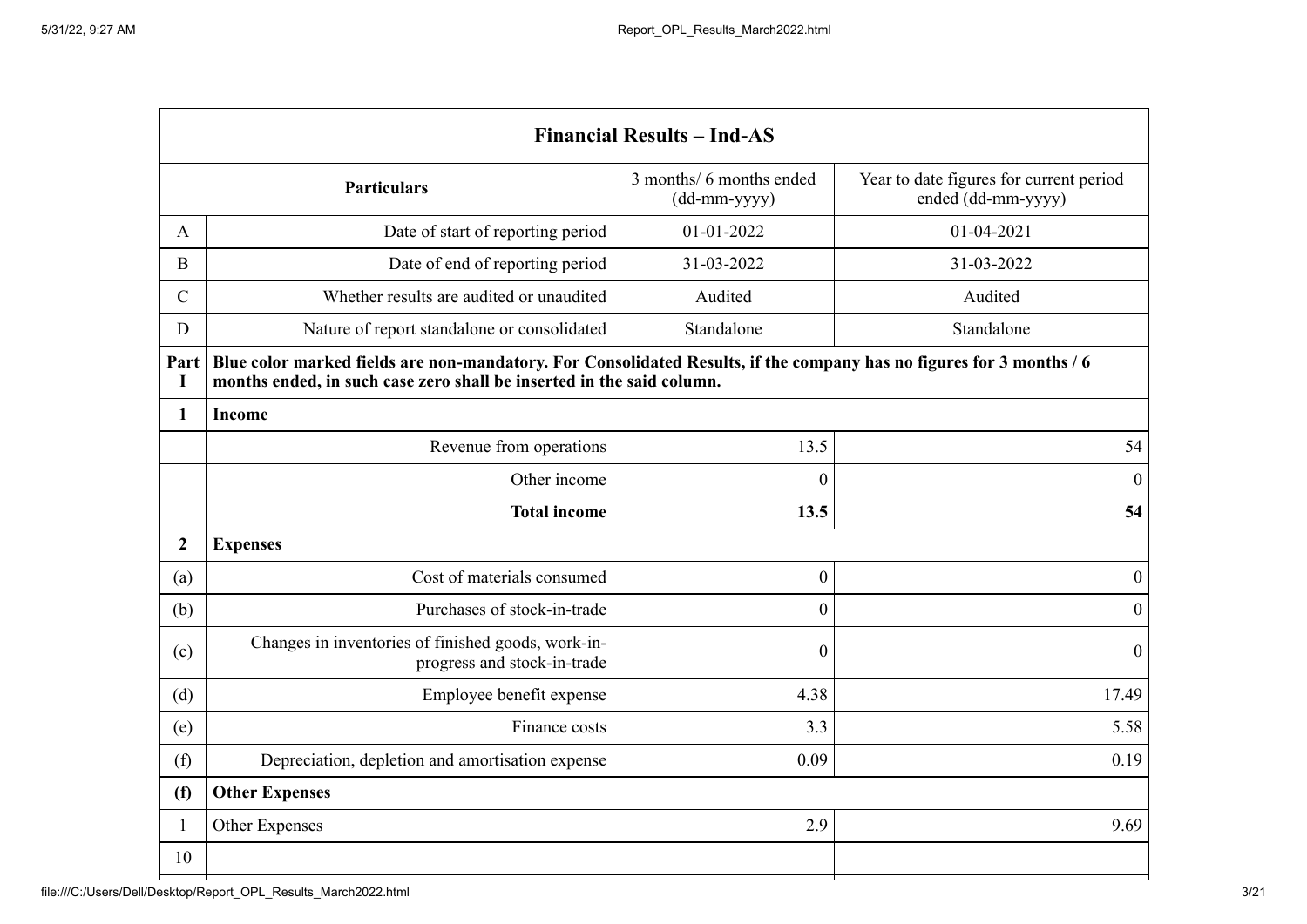5/31/22, 9:27 AM Report\_OPL\_Results\_March2022.html

| Total other expenses  | ره ڪ  | .69   |
|-----------------------|-------|-------|
| <b>Total expenses</b> | 10.67 | 32.95 |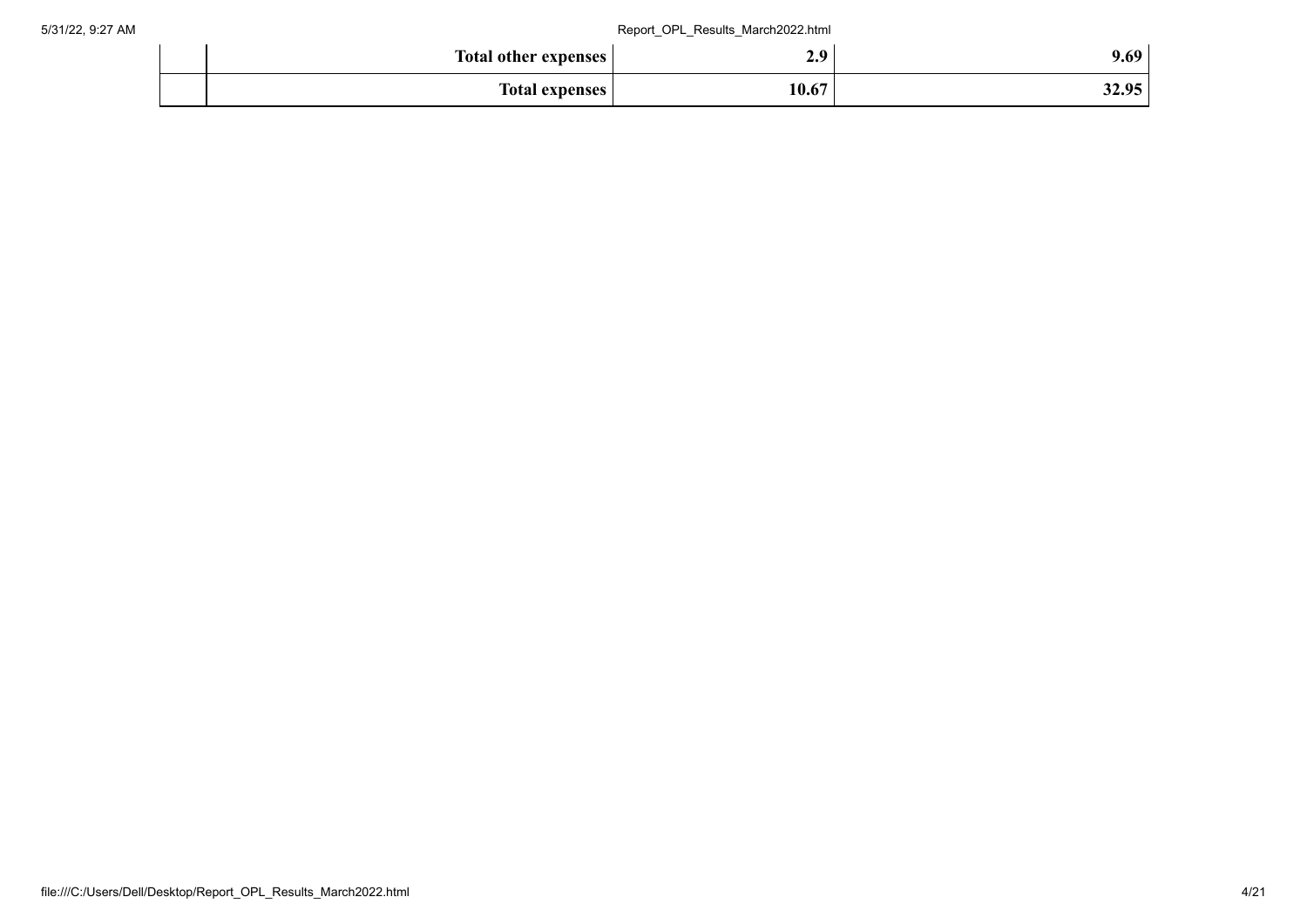|                | <b>Financial Results - Ind-AS</b>                                                                                                                                                             |                                          |                                                               |  |  |
|----------------|-----------------------------------------------------------------------------------------------------------------------------------------------------------------------------------------------|------------------------------------------|---------------------------------------------------------------|--|--|
|                | Particulars                                                                                                                                                                                   | 3 months/ 6 months<br>ended (dd-mm-yyyy) | Year to date figures for current<br>period ended (dd-mm-yyyy) |  |  |
| A              | Date of start of reporting period                                                                                                                                                             | $01 - 01 - 2022$                         | 01-04-2021                                                    |  |  |
| B              | Date of end of reporting period                                                                                                                                                               | 31-03-2022                               | 31-03-2022                                                    |  |  |
| $\mathbf C$    | Whether results are audited or unaudited                                                                                                                                                      | Audited                                  | Audited                                                       |  |  |
| D              | Nature of report standalone or consolidated                                                                                                                                                   | Standalone                               | Standalone                                                    |  |  |
| Part<br>I      | Blue color marked fields are non-mandatory. For Consolidated Results, if the company has no figures for 3 months / 6<br>months ended, in such case zero shall be inserted in the said column. |                                          |                                                               |  |  |
| $\mathbf{3}$   | Total profit before exceptional items and tax                                                                                                                                                 | 2.83                                     | 21.05                                                         |  |  |
| 4              | Exceptional items                                                                                                                                                                             | $\mathbf{0}$                             | $\mathbf{0}$                                                  |  |  |
| 5              | Total profit before tax                                                                                                                                                                       | 2.83                                     | 21.05                                                         |  |  |
| $\overline{7}$ | <b>Tax expense</b>                                                                                                                                                                            |                                          |                                                               |  |  |
| 8              | Current tax                                                                                                                                                                                   | $\boldsymbol{0}$                         | $\boldsymbol{0}$                                              |  |  |
| 9              | Deferred tax                                                                                                                                                                                  | 2.74                                     | 2.74                                                          |  |  |
| 10             | <b>Total tax expenses</b>                                                                                                                                                                     | 2.74                                     | 2.74                                                          |  |  |
| 11             | Net movement in regulatory deferral account balances related to<br>profit or loss and the related deferred tax movement                                                                       | $\boldsymbol{0}$                         | $\boldsymbol{0}$                                              |  |  |
| 14             | Net Profit Loss for the period from continuing operations                                                                                                                                     | 0.09                                     | 18.31                                                         |  |  |
| 15             | Profit (loss) from discontinued operations before tax                                                                                                                                         | $\theta$                                 | $\boldsymbol{0}$                                              |  |  |
| 16             | Tax expense of discontinued operations                                                                                                                                                        | $\boldsymbol{0}$                         | $\boldsymbol{0}$                                              |  |  |
| 17             | Net profit (loss) from discontinued operation after tax                                                                                                                                       | $\overline{0}$                           | $\mathbf{0}$                                                  |  |  |
| 19             | Share of profit (loss) of associates and joint ventures accounted for<br>using equity method                                                                                                  | $\mathbf{0}$                             | $\theta$                                                      |  |  |
| 21             | Total profit (loss) for period                                                                                                                                                                | 0.09                                     | 18.31                                                         |  |  |
| 22             | Other comprehensive income net of taxes                                                                                                                                                       | $\boldsymbol{0}$                         | $\boldsymbol{0}$                                              |  |  |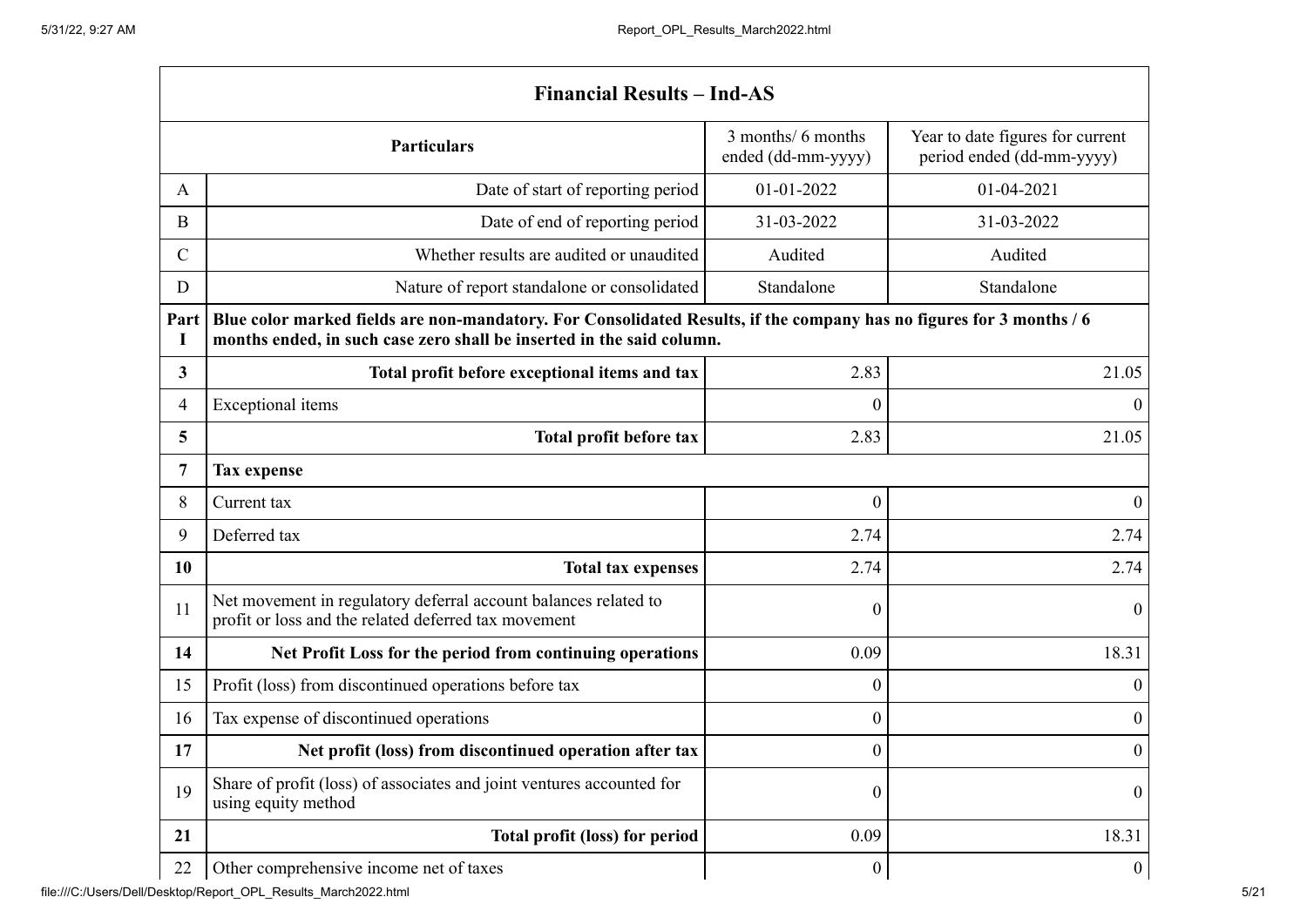÷.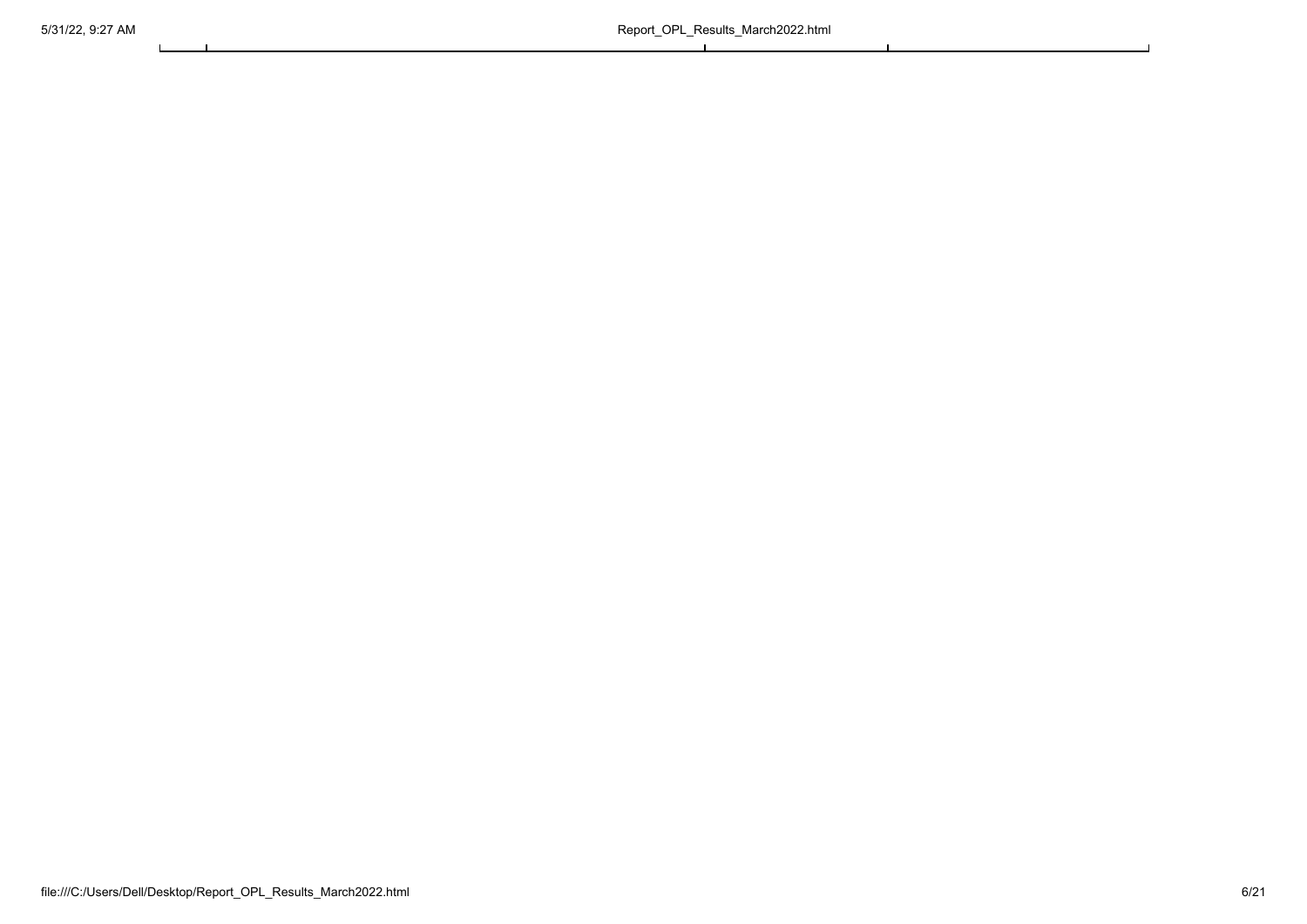| <b>Financial Results - Ind-AS</b> |                                                                                                                                                                                               |                  |                |  |  |  |
|-----------------------------------|-----------------------------------------------------------------------------------------------------------------------------------------------------------------------------------------------|------------------|----------------|--|--|--|
|                                   | 3 months/ 6 months ended<br>Year to date figures for current period<br><b>Particulars</b><br>(dd-mm-yyyy)<br>ended (dd-mm-yyyy)                                                               |                  |                |  |  |  |
| A                                 | Date of start of reporting period                                                                                                                                                             | 01-01-2022       | 01-04-2021     |  |  |  |
| B                                 | Date of end of reporting period                                                                                                                                                               | 31-03-2022       | 31-03-2022     |  |  |  |
| $\mathcal{C}$                     | Whether results are audited or unaudited                                                                                                                                                      | Audited          | Audited        |  |  |  |
| D                                 | Nature of report standalone or consolidated                                                                                                                                                   | Standalone       | Standalone     |  |  |  |
| Part<br>L                         | Blue color marked fields are non-mandatory. For Consolidated Results, if the company has no figures for 3 months / 6<br>months ended, in such case zero shall be inserted in the said column. |                  |                |  |  |  |
| 23                                | 0.09<br>18.31<br><b>Total Comprehensive Income for the period</b>                                                                                                                             |                  |                |  |  |  |
| 24                                | Total profit or loss, attributable to                                                                                                                                                         |                  |                |  |  |  |
|                                   | Profit or loss, attributable to owners of parent                                                                                                                                              |                  |                |  |  |  |
|                                   | Total profit or loss, attributable to non-controlling interests                                                                                                                               |                  |                |  |  |  |
| 25                                | Total Comprehensive income for the period attributable to                                                                                                                                     |                  |                |  |  |  |
|                                   | Comprehensive income for the period attributable to owners of<br>parent                                                                                                                       | $\boldsymbol{0}$ | $\Omega$       |  |  |  |
|                                   | Total comprehensive income for the period attributable to<br>owners of parent non-controlling interests                                                                                       | $\theta$         | $\overline{0}$ |  |  |  |
| 26                                | Details of equity share capital                                                                                                                                                               |                  |                |  |  |  |
|                                   | Paid-up equity share capital                                                                                                                                                                  | 1008.37          | 1008.37        |  |  |  |
|                                   | Face value of equity share capital                                                                                                                                                            | 10               | 10             |  |  |  |
| 27                                | <b>Details of debt securities</b>                                                                                                                                                             |                  |                |  |  |  |
| 28                                | Reserves excluding revaluation reserve                                                                                                                                                        |                  | $-123.79$      |  |  |  |
| 29                                | Earnings per share                                                                                                                                                                            |                  |                |  |  |  |
| i                                 | Earnings per equity share for continuing operations                                                                                                                                           |                  |                |  |  |  |
|                                   | Basic earnings (loss) per share from continuing operations                                                                                                                                    | 0.001            | 0.182          |  |  |  |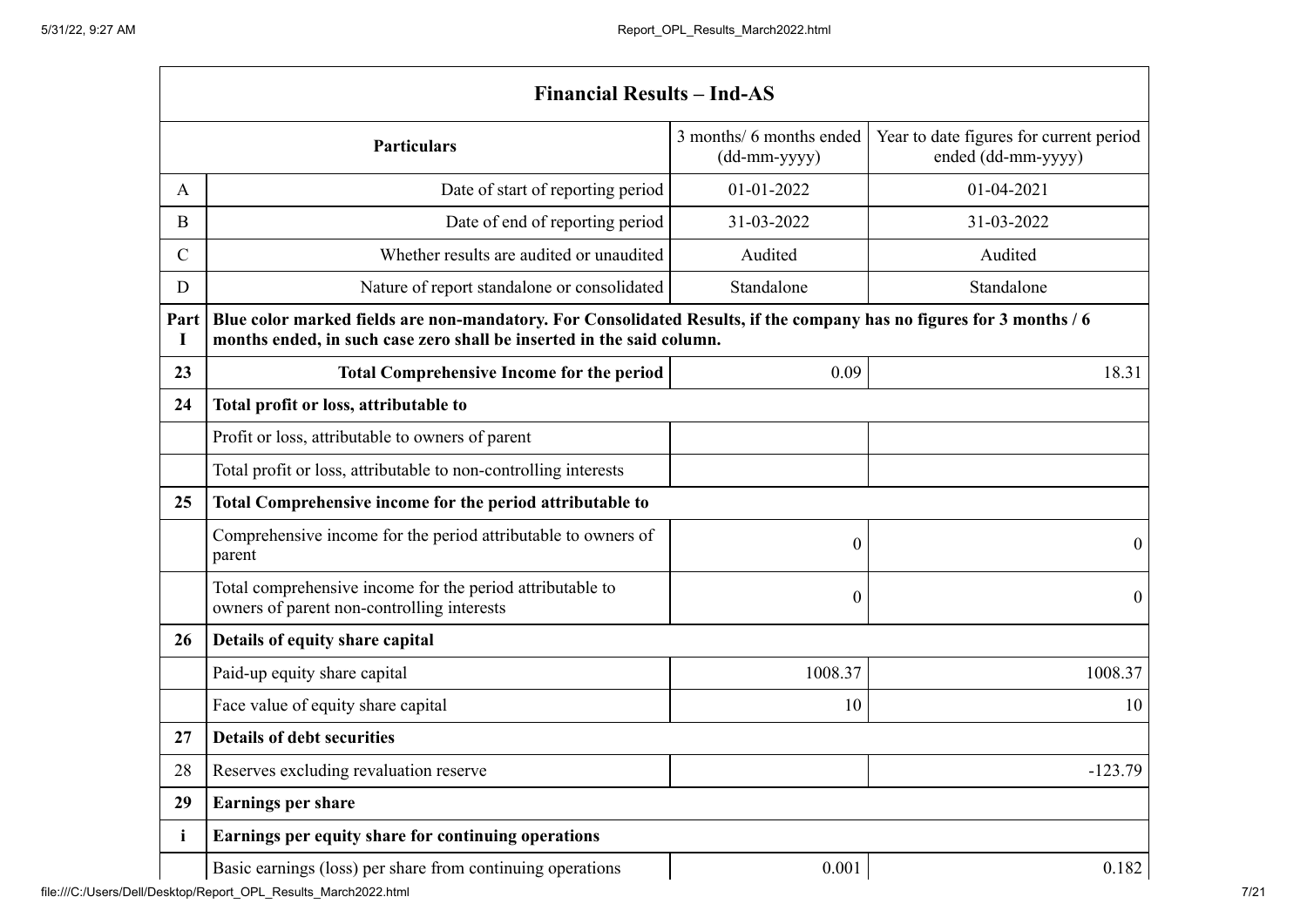|           | Diluted earnings (loss) per share from continuing operations                     | 0.001                  | 0.182    |
|-----------|----------------------------------------------------------------------------------|------------------------|----------|
| <b>ii</b> | Earnings per equity share for discontinued operations                            |                        |          |
|           | Basic earnings (loss) per share from discontinued operations                     | $\theta$               | $\theta$ |
|           | Diluted earnings (loss) per share from discontinued operations                   | $\overline{0}$         | $\theta$ |
| <i>ii</i> | Earnings per equity share                                                        |                        |          |
|           | Basic earnings (loss) per share from continuing and<br>discontinued operations   | 0.001                  | 0.182    |
|           | Diluted earnings (loss) per share from continuing and<br>discontinued operations | 0.001                  | 0.182    |
| 30        | Debt equity ratio                                                                |                        |          |
| 31        | Debt service coverage ratio                                                      |                        |          |
| 32        | Interest service coverage ratio                                                  |                        |          |
| 33        | Disclosure of notes on financial results                                         | Textual Information(1) |          |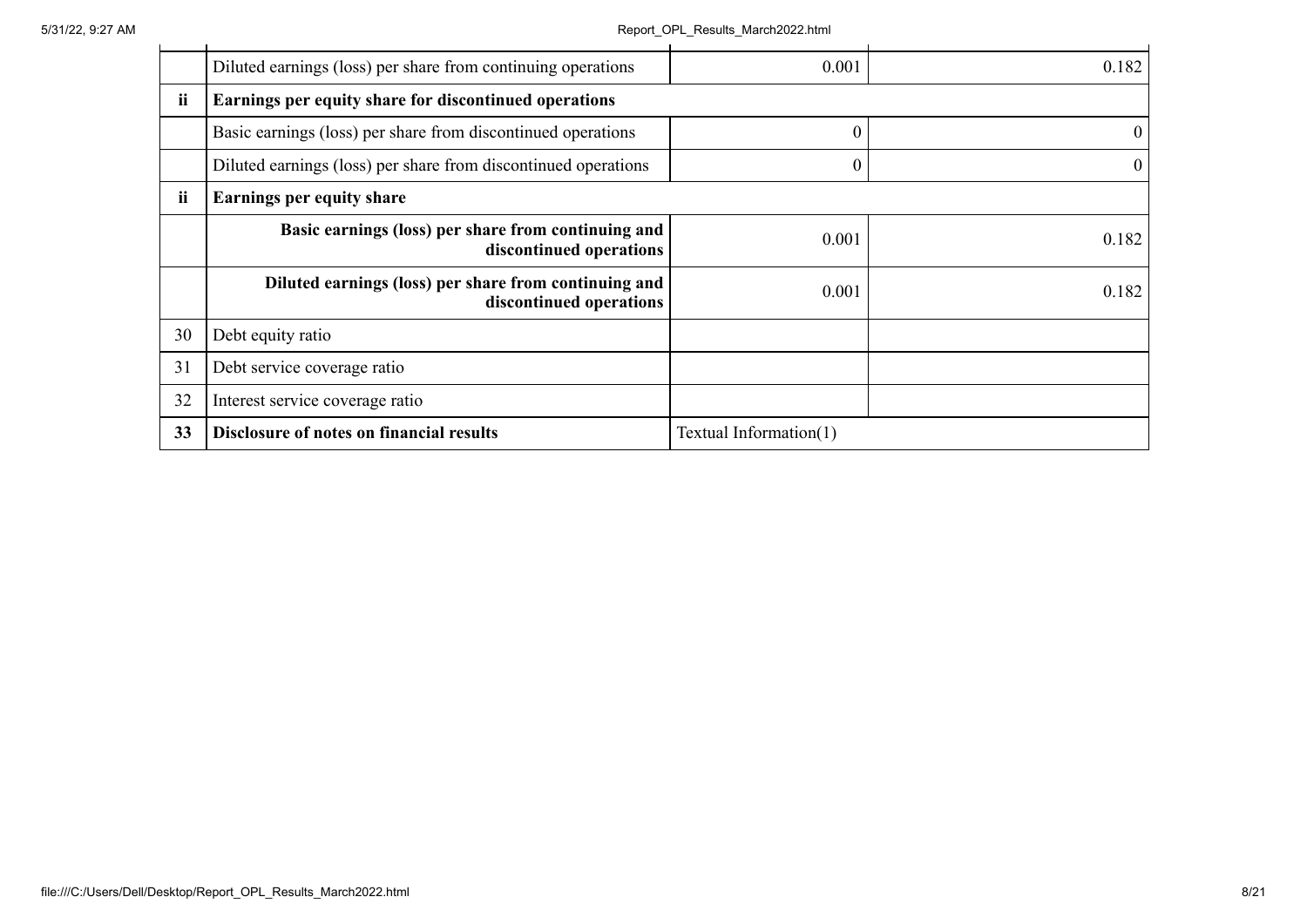| <b>Text Block</b>      |                                                                                                                                                                                                                           |  |  |
|------------------------|---------------------------------------------------------------------------------------------------------------------------------------------------------------------------------------------------------------------------|--|--|
|                        | 1. The above results have been reviewed by the audit Committee & Approved by the board of Directors<br>at their respective meeting held on 30.05.2022.                                                                    |  |  |
|                        | 2. Corresponding previous periods figures are regrouped/rearranged where-ever necessary to make them<br>Comparable.                                                                                                       |  |  |
| Textual Information(1) | 3. The Financial Results for the Quarter and year ended on 31.03.2022 has been prepared in accordance<br>with the IND-AS specified under section 133 of the Companies Act and rules made thereunder.                      |  |  |
|                        | 4. The IND-AS regarding segment reporting is not applicable to the Company as there is no segment.                                                                                                                        |  |  |
|                        | 5. The Figures of the last quarter are the balancing figures between audited figures in respect of the full<br>financial year and the published year to date figures upto the third quarter of the current financial year |  |  |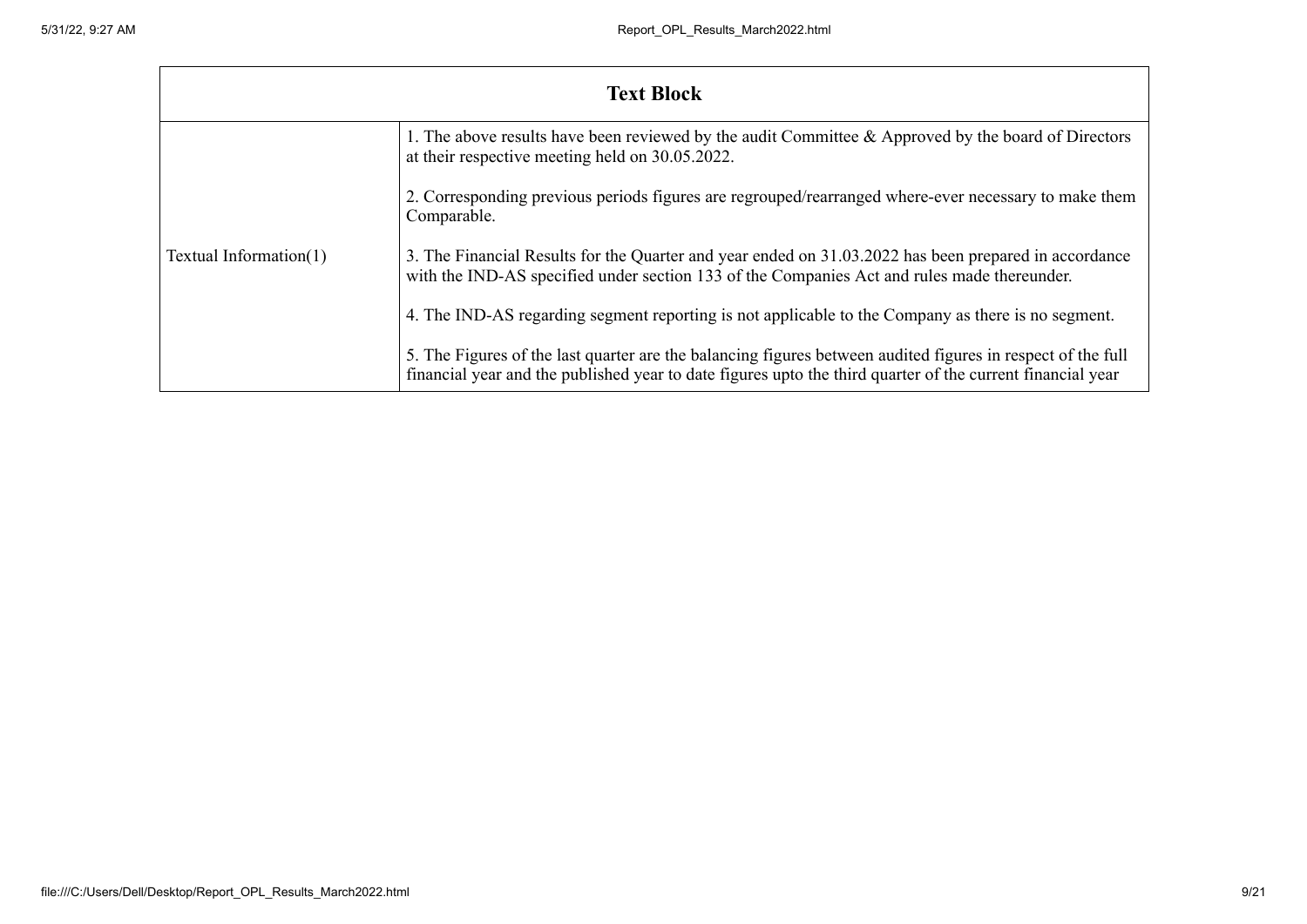|                                             | <b>Statement of Asset and Liabilities</b>     |                                 |  |  |
|---------------------------------------------|-----------------------------------------------|---------------------------------|--|--|
|                                             | Particulars                                   | Current year ended (dd-mm-yyyy) |  |  |
|                                             | Date of start of reporting period             | 01-04-2021                      |  |  |
|                                             | Date of end of reporting period               | 31-03-2022                      |  |  |
|                                             | Whether results are audited or unaudited      | Audited                         |  |  |
| Nature of report standalone or consolidated |                                               | Standalone                      |  |  |
|                                             | <b>Assets</b>                                 |                                 |  |  |
| 1                                           | <b>Non-current assets</b>                     |                                 |  |  |
|                                             | Property, plant and equipment                 | 0.64                            |  |  |
|                                             | Capital work-in-progress                      | $\theta$                        |  |  |
|                                             | Investment property                           | $\theta$                        |  |  |
|                                             | Goodwill                                      | $\boldsymbol{0}$                |  |  |
|                                             | Other intangible assets                       | $\boldsymbol{0}$                |  |  |
|                                             | Intangible assets under development           | $\overline{0}$                  |  |  |
|                                             | Biological assets other than bearer plants    | $\boldsymbol{0}$                |  |  |
|                                             | Investments accounted for using equity method | $\theta$                        |  |  |
|                                             | <b>Non-current financial assets</b>           |                                 |  |  |
|                                             | Non-current investments                       | 930                             |  |  |
|                                             | Trade receivables, non-current                | $\boldsymbol{0}$                |  |  |
|                                             | Loans, non-current                            | $\boldsymbol{0}$                |  |  |
|                                             | Other non-current financial assets            | $\overline{0}$                  |  |  |
|                                             | <b>Total non-current financial assets</b>     | 930                             |  |  |
|                                             | Deferred tax assets (net)                     | 23.06                           |  |  |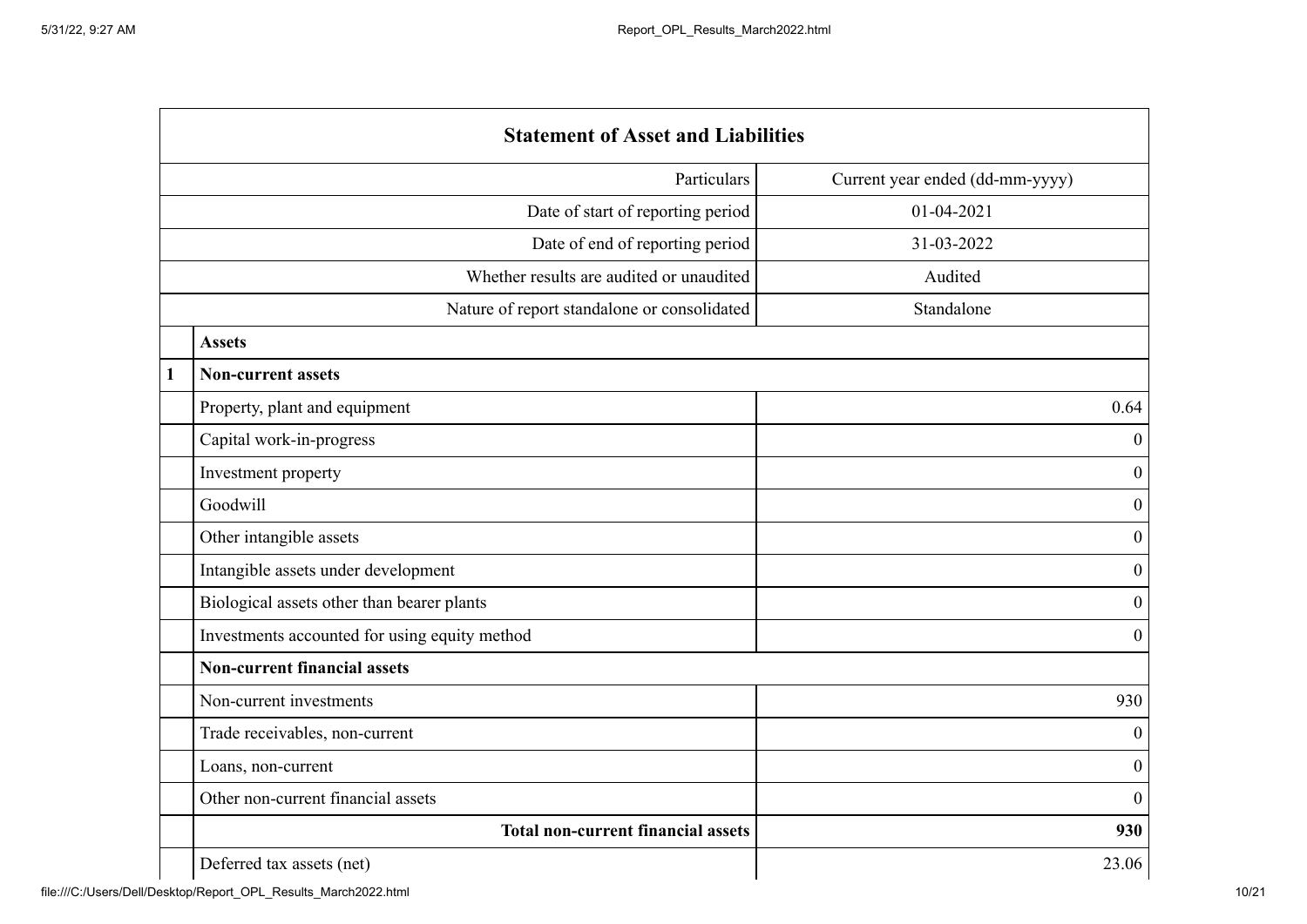|                | Other non-current assets                          | $\mathbf{0}$ |
|----------------|---------------------------------------------------|--------------|
|                | <b>Total non-current assets</b>                   | 953.7        |
| $\overline{2}$ | <b>Current assets</b>                             |              |
|                | Inventories                                       | $\theta$     |
|                | <b>Current financial asset</b>                    |              |
|                | Current investments                               | $\theta$     |
|                | Trade receivables, current                        | 8.1          |
|                | Cash and cash equivalents                         | 21.14        |
|                | Bank balance other than cash and cash equivalents | $\theta$     |
|                | Loans, current                                    | $\Omega$     |
|                | Other current financial assets                    | $\Omega$     |
|                | <b>Total current financial assets</b>             | 29.24        |
|                | Current tax assets (net)                          | $\theta$     |
|                | Other current assets                              | $\Omega$     |
|                | <b>Total current assets</b>                       | 29.24        |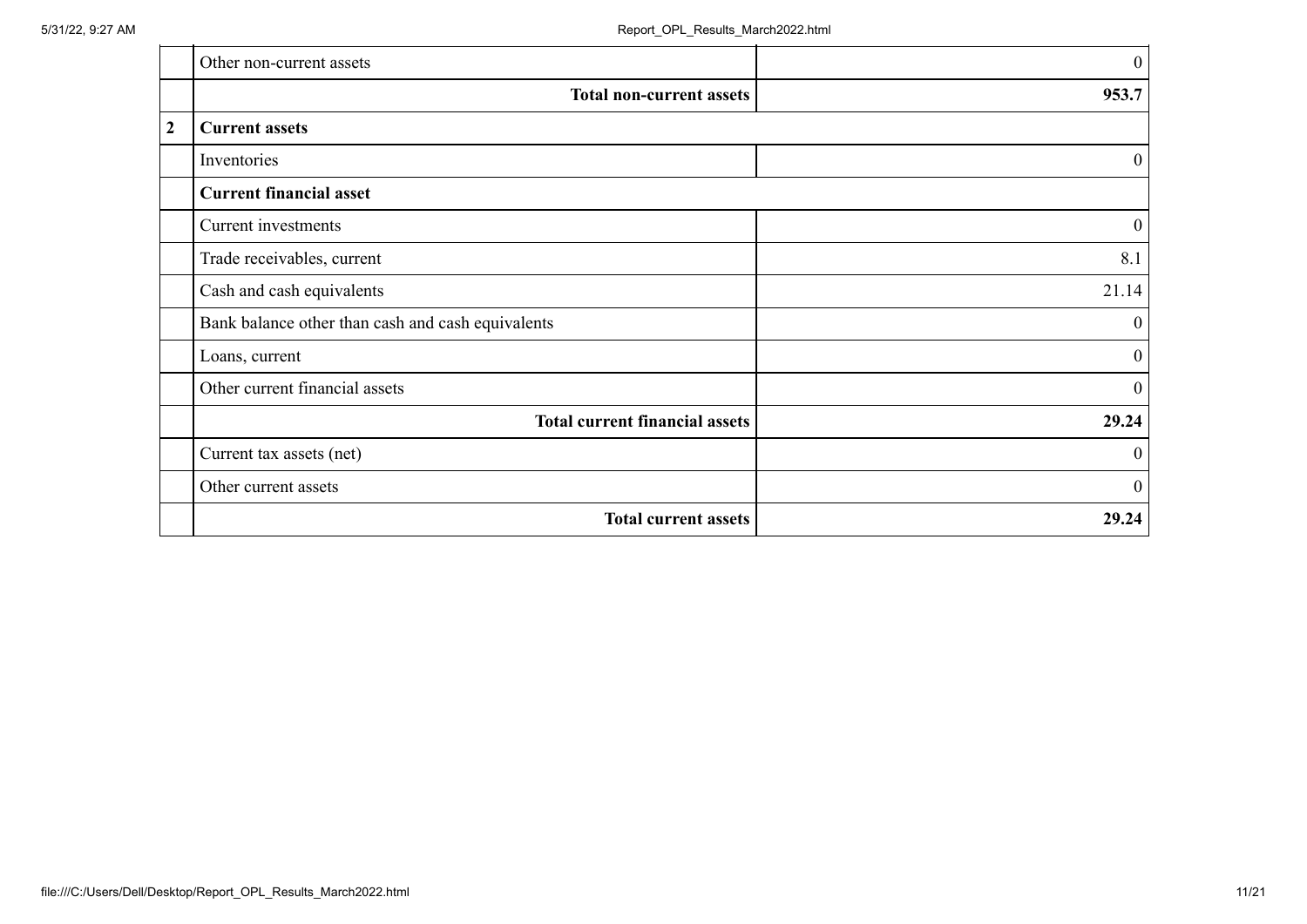|                | <b>Statement of Asset and Liabilities</b>                                  |                                 |  |
|----------------|----------------------------------------------------------------------------|---------------------------------|--|
|                | Particulars                                                                | Current year ended (dd-mm-yyyy) |  |
|                | Date of start of reporting period                                          | 01-04-2021                      |  |
|                | Date of end of reporting period                                            | 31-03-2022                      |  |
|                | Whether results are audited or unaudited                                   | Audited                         |  |
|                | Nature of report standalone or consolidated                                | Standalone                      |  |
| 3              | Non-current assets classified as held for sale                             | $\boldsymbol{0}$                |  |
| $\overline{4}$ | Regulatory deferral account debit balances and related deferred tax Assets | $\Omega$                        |  |
|                | <b>Total assets</b>                                                        | 982.94                          |  |
|                | <b>Equity and liabilities</b>                                              |                                 |  |
|                | <b>Equity</b>                                                              |                                 |  |
|                | Equity attributable to owners of parent                                    |                                 |  |
|                | Equity share capital                                                       | 1008.37                         |  |
|                | Other equity                                                               | $-123.79$                       |  |
|                | Total equity attributable to owners of parent                              | 884.58                          |  |
|                | Non controlling interest                                                   |                                 |  |
|                | <b>Total equity</b>                                                        | 884.58                          |  |
|                | <b>Liabilities</b>                                                         |                                 |  |
|                | <b>Non-current liabilities</b>                                             |                                 |  |
|                | <b>Non-current financial liabilities</b>                                   |                                 |  |
|                | Borrowings, non-current                                                    | $\boldsymbol{0}$                |  |
|                | Trade payables, non-current                                                | $\boldsymbol{0}$                |  |
|                | Other non-current financial liabilities                                    | $\boldsymbol{0}$                |  |
|                | <b>Total non-current financial liabilities</b>                             | $\boldsymbol{0}$                |  |
|                |                                                                            |                                 |  |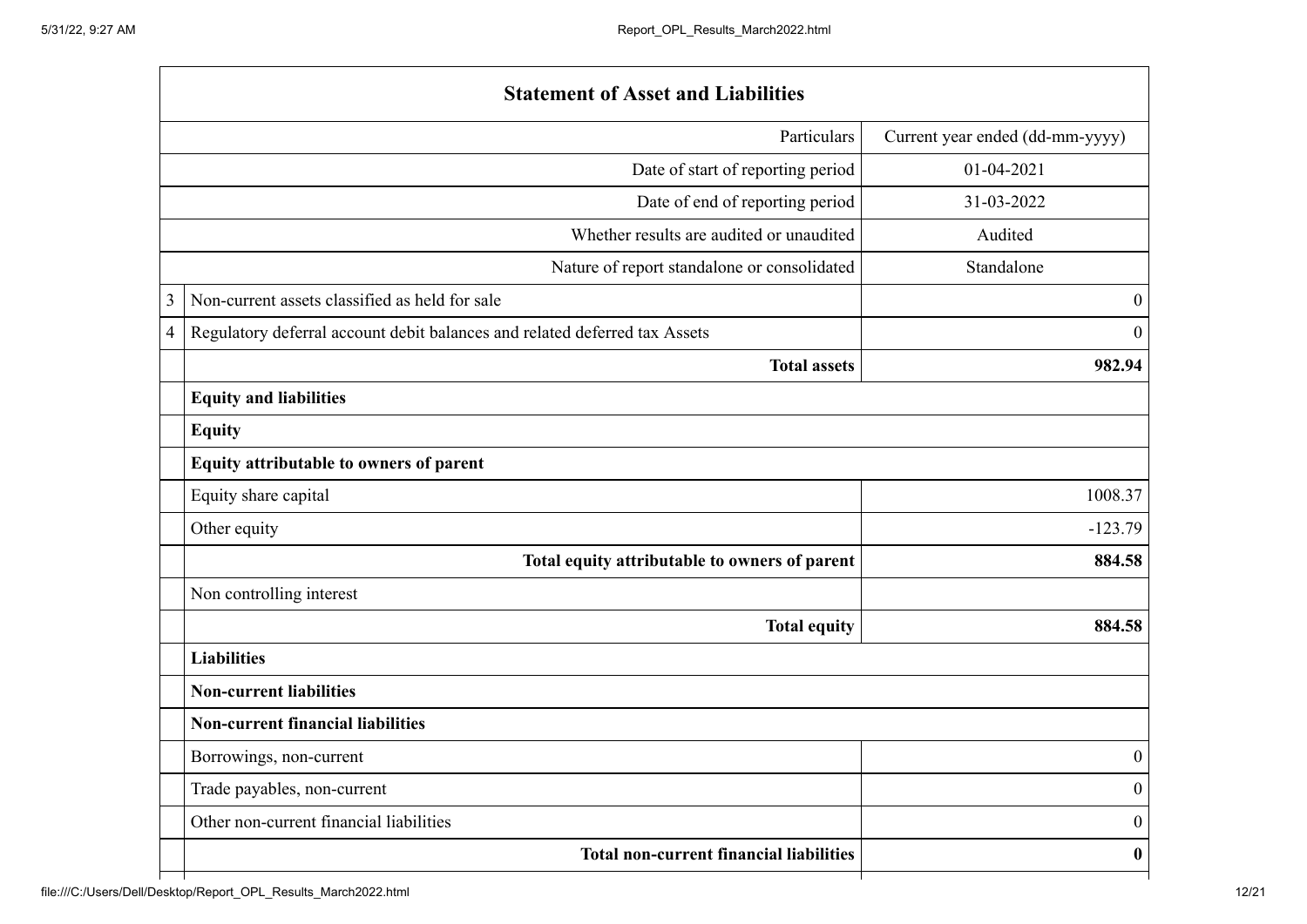| Provisions, non-current                                                                                   | $\overline{0}$   |
|-----------------------------------------------------------------------------------------------------------|------------------|
| Deferred tax liabilities (net)                                                                            | $\boldsymbol{0}$ |
| Deferred government grants, Non-current                                                                   | $\theta$         |
| Other non-current liabilities                                                                             | $\boldsymbol{0}$ |
| <b>Total non-current liabilities</b>                                                                      | $\bf{0}$         |
| <b>Current liabilities</b>                                                                                |                  |
| <b>Current financial liabilities</b>                                                                      |                  |
| Borrowings, current                                                                                       | 92.97            |
| Trade payables, current                                                                                   | 2.48             |
| Other current financial liabilities                                                                       | $\Omega$         |
| <b>Total current financial liabilities</b>                                                                | 95.45            |
| Other current liabilities                                                                                 | 2.48             |
| Provisions, current                                                                                       | 0.43             |
| Current tax liabilities (Net)                                                                             | $\theta$         |
| Deferred government grants, Current                                                                       | $\Omega$         |
| <b>Total current liabilities</b>                                                                          | 98.36            |
| 3<br>Liabilities directly associated with assets in disposal group classified as held for sale            | $\Omega$         |
| $\overline{\mathbf{4}}$<br>Regulatory deferral account credit balances and related deferred tax liability | $\boldsymbol{0}$ |
| <b>Total liabilities</b>                                                                                  | 98.36            |
| <b>Total equity and liabilites</b>                                                                        | 982.94           |
| Disclosure of notes on assets and liabilities                                                             |                  |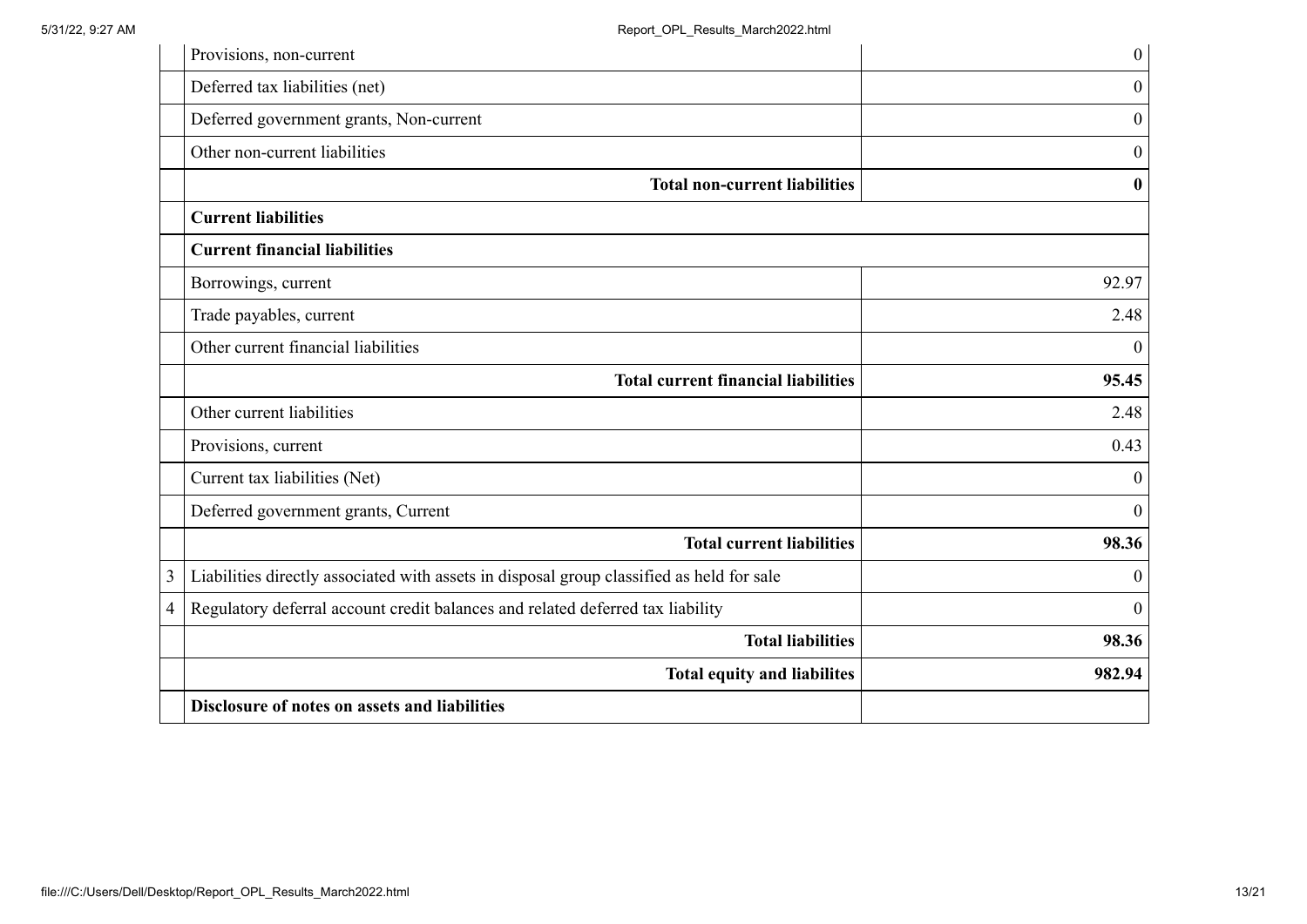|                         | Format for Reporting Segmenet wise Revenue, Results and Capital Employed along with the company results |                                          |                                                                |  |  |
|-------------------------|---------------------------------------------------------------------------------------------------------|------------------------------------------|----------------------------------------------------------------|--|--|
|                         | <b>Particulars</b>                                                                                      | 3 months/ 6 month ended (dd-<br>mm-yyyy) | Year to date figures for current period ended (dd-<br>mm-yyyy) |  |  |
|                         | Date of start of reporting period                                                                       | 01-01-2022                               | 01-04-2021                                                     |  |  |
|                         | Date of end of reporting period                                                                         | 31-03-2022                               | 31-03-2022                                                     |  |  |
|                         | Whether accounts are audited or unaudited                                                               | Audited                                  | Audited                                                        |  |  |
|                         | Nature of report standalone or consolidated                                                             | Standalone                               | Standalone                                                     |  |  |
|                         | <b>Segment Revenue (Income)</b>                                                                         |                                          |                                                                |  |  |
|                         | (net sale/income from each segment should be disclosed)                                                 |                                          |                                                                |  |  |
|                         | <b>Total Segment Revenue</b>                                                                            |                                          |                                                                |  |  |
|                         | Less: Inter segment revenue                                                                             |                                          |                                                                |  |  |
|                         | <b>Revenue from operations</b>                                                                          |                                          |                                                                |  |  |
| 2                       | <b>Segment Result</b>                                                                                   |                                          |                                                                |  |  |
|                         | Profit (+) / Loss (-) before tax and interest from each segment                                         |                                          |                                                                |  |  |
|                         | <b>Total Profit before tax</b>                                                                          |                                          |                                                                |  |  |
|                         | i. Finance cost                                                                                         |                                          |                                                                |  |  |
|                         | ii. Other Unallocable Expenditure net off<br><b>Unallocable income</b>                                  |                                          |                                                                |  |  |
|                         | Profit before tax                                                                                       |                                          |                                                                |  |  |
| $\overline{\mathbf{3}}$ | (Segment Asset - Segment Liabilities)                                                                   |                                          |                                                                |  |  |
|                         | <b>Segment Asset</b>                                                                                    |                                          |                                                                |  |  |
|                         | <b>Total Segment Asset</b>                                                                              |                                          |                                                                |  |  |
|                         | <b>Un-allocable Assets</b>                                                                              |                                          |                                                                |  |  |
|                         | <b>Net Segment Asset</b>                                                                                |                                          |                                                                |  |  |
|                         | 4 Segment Liabilities                                                                                   |                                          |                                                                |  |  |

┑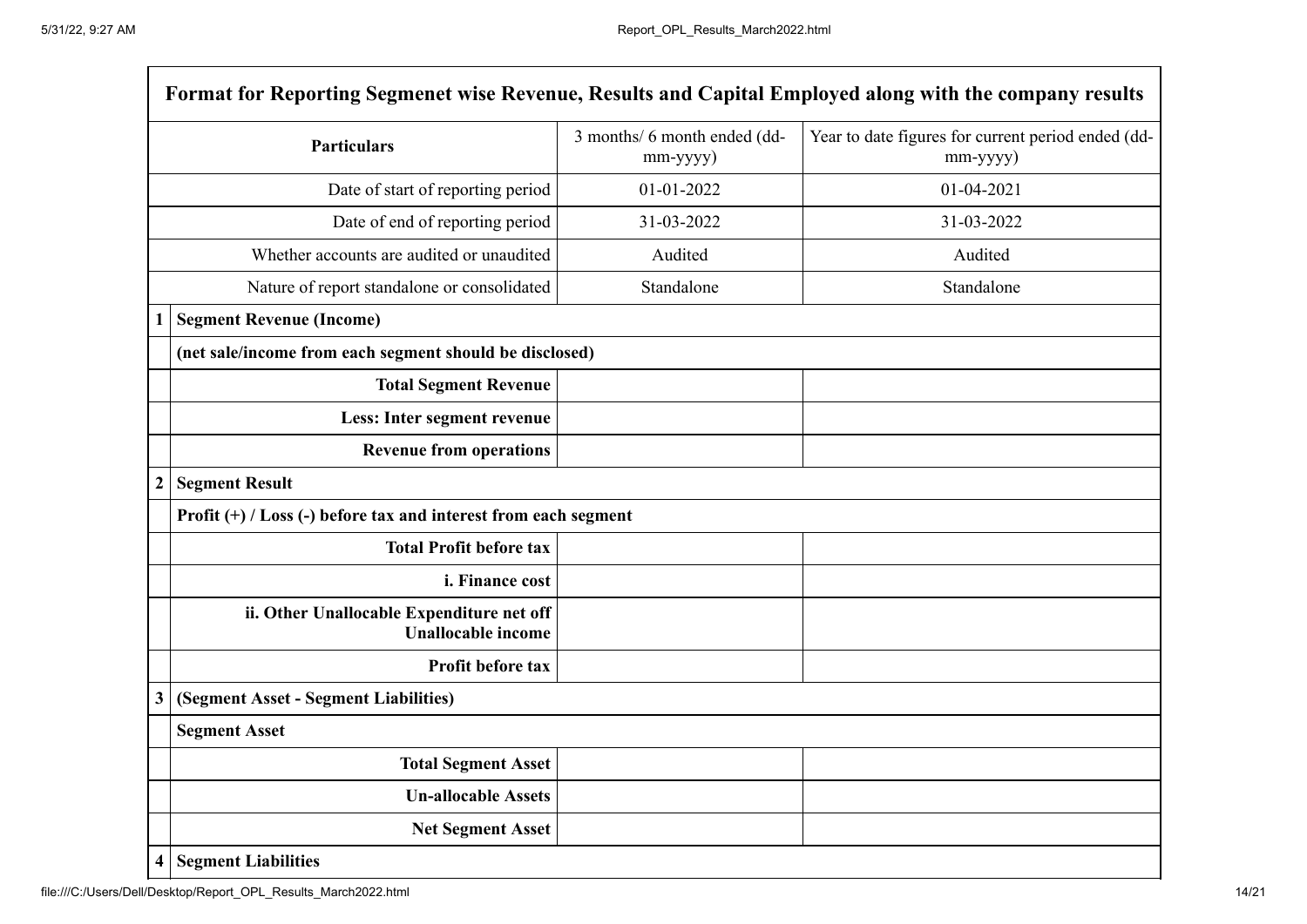| <b>Segment Liabilities</b>       |  |
|----------------------------------|--|
| <b>Total Segment Liabilities</b> |  |
| <b>Un-allocable Liabilities</b>  |  |
| <b>Net Segment Liabilities</b>   |  |
| Disclosure of notes on segments  |  |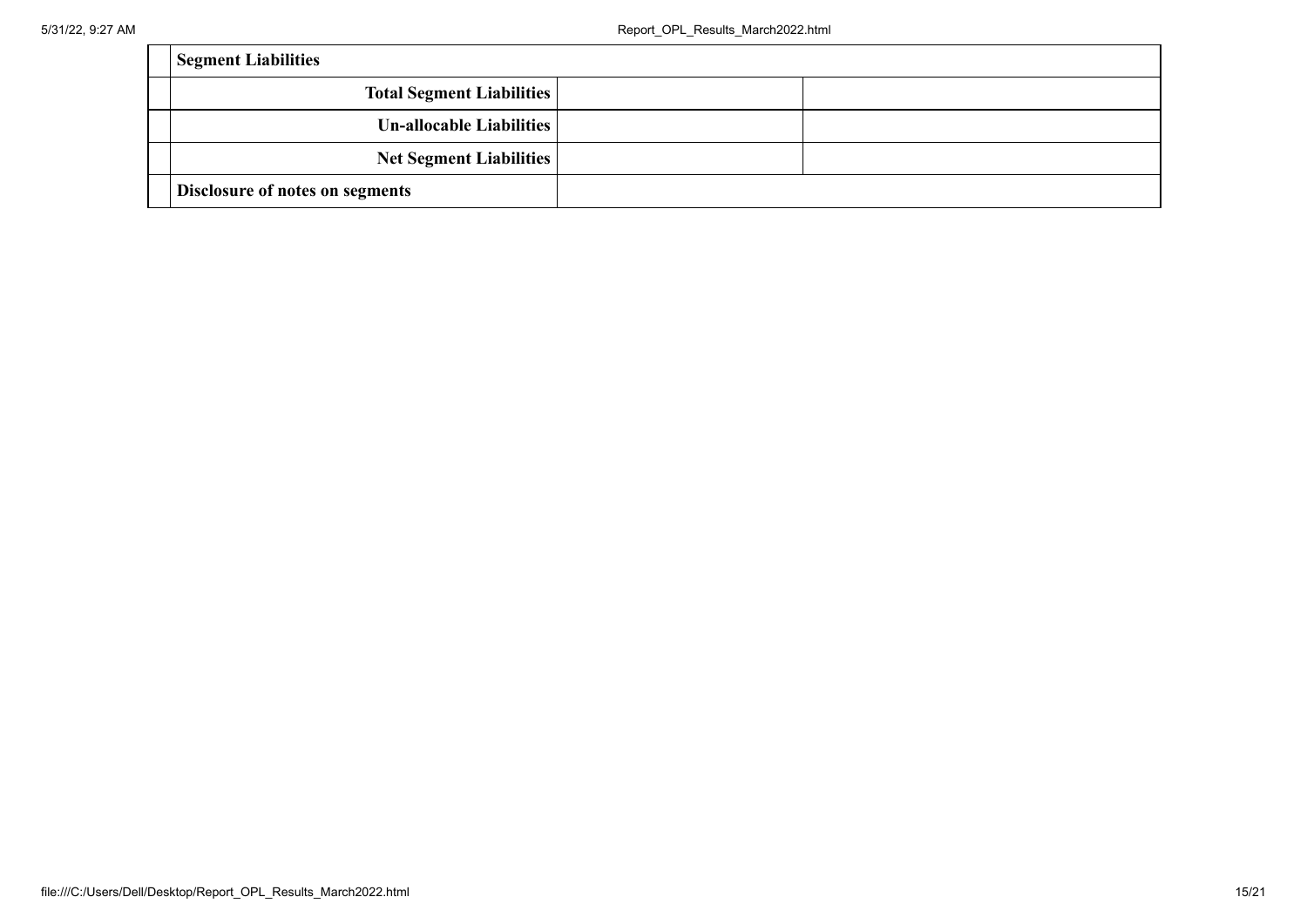| <b>Cash flow statement, indirect</b> |                                                                       |                             |  |
|--------------------------------------|-----------------------------------------------------------------------|-----------------------------|--|
| Particulars                          |                                                                       | Year ended (dd-mm-<br>yyyy) |  |
| A                                    | Date of start of reporting period                                     | $01 - 04 - 2021$            |  |
| B                                    | Date of end of reporting period                                       | 31-03-2022                  |  |
| $\mathbf C$                          | Whether results are audited or unaudited                              | Audited                     |  |
| $\mathbf{D}$                         | Nature of report standalone or consolidated                           | Standalone                  |  |
| Part<br>I                            | Blue color marked fields are non-mandatory.                           |                             |  |
|                                      | <b>Statement of cash flows</b>                                        |                             |  |
|                                      | Cash flows from used in operating activities                          |                             |  |
|                                      | Profit before tax                                                     | 21.05                       |  |
|                                      | <b>Adjustments for reconcile profit (loss)</b>                        |                             |  |
|                                      | Adjustments for finance costs                                         | 5.58                        |  |
|                                      | Adjustments for decrease (increase) in inventories                    | $\theta$                    |  |
|                                      | Adjustments for decrease (increase) in trade receivables, current     | $-5.4$                      |  |
|                                      | Adjustments for decrease (increase) in trade receivables, non-current | $\theta$                    |  |
|                                      | Adjustments for decrease (increase) in other current assets           | $\overline{0}$              |  |
|                                      | Adjustments for decrease (increase) in other non-current assets       | $\overline{0}$              |  |
|                                      | Adjustments for other financial assets, non-current                   | $\boldsymbol{0}$            |  |
|                                      | Adjustments for other financial assets, current                       | $\boldsymbol{0}$            |  |
|                                      | Adjustments for other bank balances                                   | $\overline{0}$              |  |
|                                      | Adjustments for increase (decrease) in trade payables, current        | $-1.14$                     |  |
|                                      | Adjustments for increase (decrease) in trade payables, non-current    | $\overline{0}$              |  |
|                                      | Adjustments for increase (decrease) in other current liabilities      | $\boldsymbol{0}$            |  |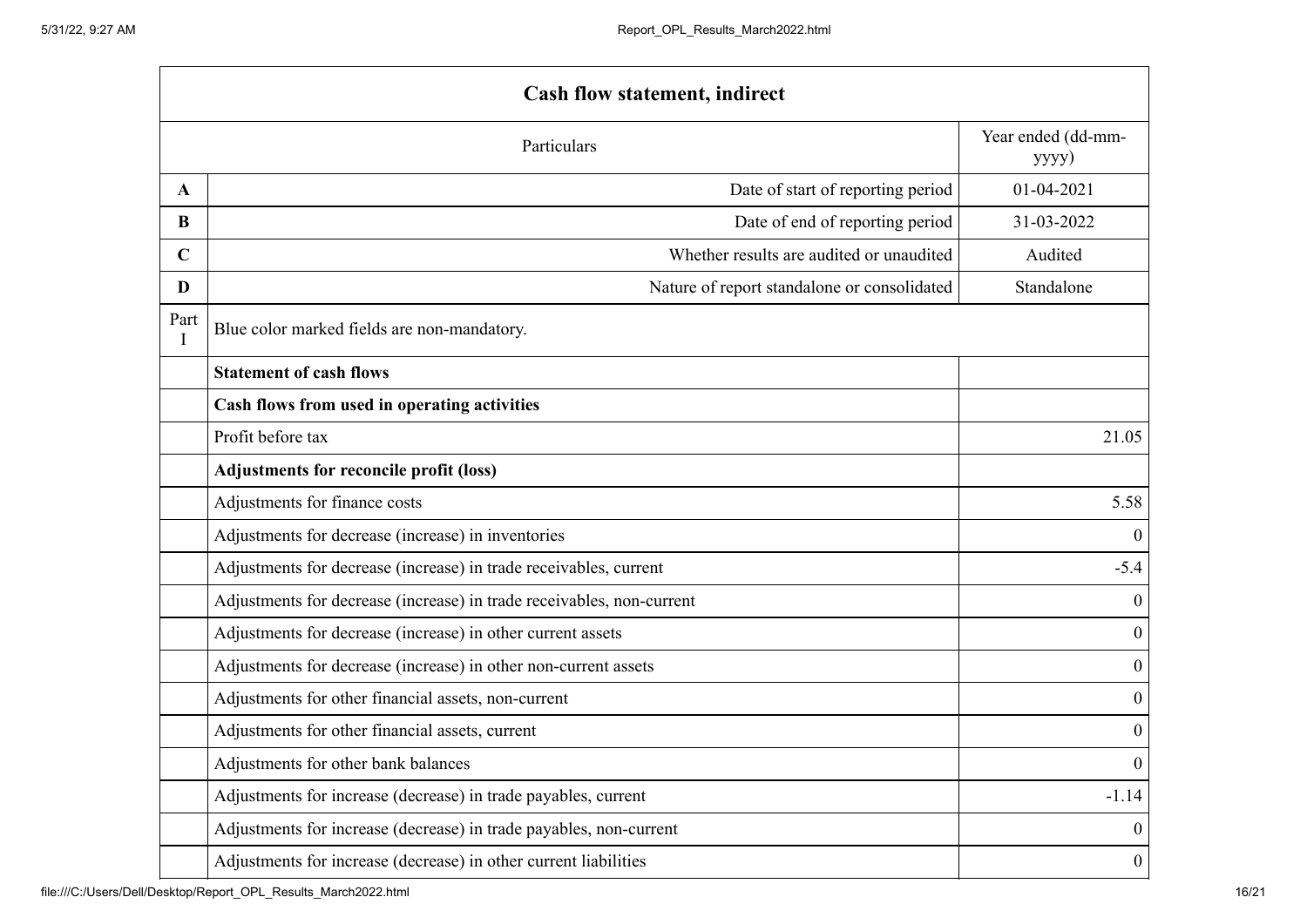|                    | Adjustments for increase (decrease) in other non-current liabilities                                       | $\theta$         |
|--------------------|------------------------------------------------------------------------------------------------------------|------------------|
|                    | Adjustments for depreciation and amortisation expense                                                      | 0.19             |
|                    | Adjustments for impairment loss reversal of impairment loss recognised in profit or loss                   | $\Omega$         |
|                    | Adjustments for provisions, current                                                                        | $\theta$         |
|                    | Adjustments for provisions, non-current                                                                    | $\boldsymbol{0}$ |
|                    | Adjustments for other financial liabilities, current                                                       | $\theta$         |
|                    | Adjustments for other financial liabilities, non-current                                                   | $\theta$         |
|                    | Adjustments for unrealised foreign exchange losses gains                                                   | $\Omega$         |
|                    | Adjustments for dividend income                                                                            | 0                |
|                    | Adjustments for interest income                                                                            | $\Omega$         |
|                    | Adjustments for share-based payments                                                                       | $\theta$         |
|                    | Adjustments for fair value losses (gains)                                                                  | $\Omega$         |
|                    | Adjustments for undistributed profits of associates                                                        | 0                |
|                    | Other adjustments for which cash effects are investing or financing cash flow                              | $\Omega$         |
|                    | Other adjustments to reconcile profit (loss)                                                               | $\theta$         |
|                    | Other adjustments for non-cash items                                                                       | $\Omega$         |
|                    | Share of profit and loss from partnership firm or association of persons or limited liability partnerships | $\boldsymbol{0}$ |
|                    | Total adjustments for reconcile profit (loss)                                                              | $-0.77$          |
|                    | Net cash flows from (used in) operations                                                                   | 20.28            |
| Dividends received |                                                                                                            | $\theta$         |
| Interest paid      |                                                                                                            | $\boldsymbol{0}$ |
| Interest received  |                                                                                                            | $\mathbf{0}$     |
|                    | Income taxes paid (refund)                                                                                 | $\boldsymbol{0}$ |
|                    | Other inflows (outflows) of cash                                                                           | $\theta$         |
|                    | Net cash flows from (used in) operating activities                                                         | 20.28            |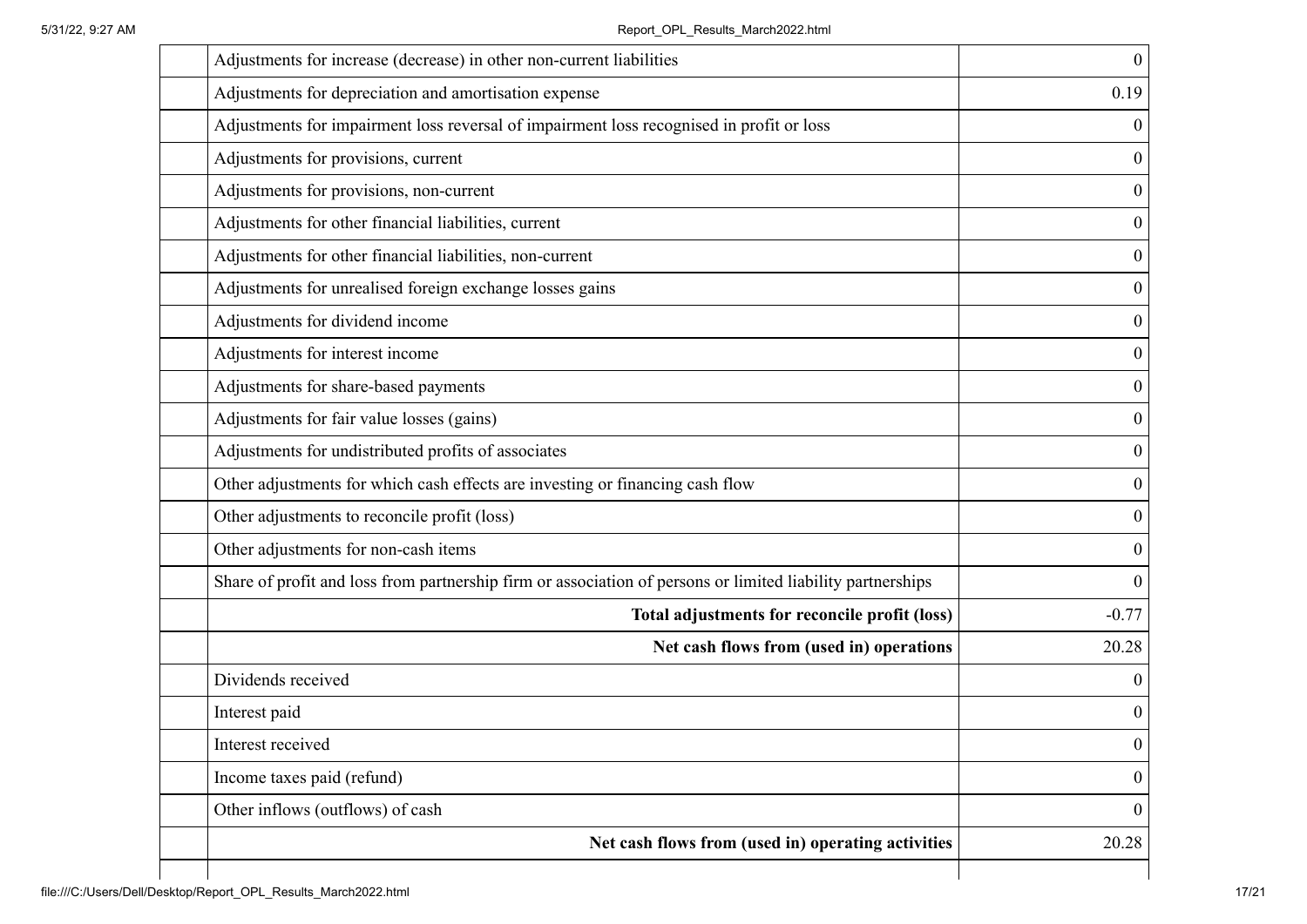5/31/22, 9:27 AM Report\_OPL\_Results\_March2022.html

| Cash flows from used in investing activities                                                                           |                  |
|------------------------------------------------------------------------------------------------------------------------|------------------|
| Cash flows from losing control of subsidiaries or other businesses                                                     | $\theta$         |
| Cash flows used in obtaining control of subsidiaries or other businesses                                               | $\theta$         |
| Other cash receipts from sales of equity or debt instruments of other entities                                         | $\overline{0}$   |
| Other cash payments to acquire equity or debt instruments of other entities                                            | $\Omega$         |
| Other cash receipts from sales of interests in joint ventures                                                          | $\theta$         |
| Other cash payments to acquire interests in joint ventures                                                             | $\Omega$         |
| Cash receipts from share of profits of partnership firm or association of persons or limited liability<br>partnerships | $\theta$         |
| Cash payment for investment in partnership firm or association of persons or limited liability<br>partnerships         | $\theta$         |
| Proceeds from sales of property, plant and equipment                                                                   | $\Omega$         |
| Purchase of property, plant and equipment                                                                              | 0.68             |
| Proceeds from sales of investment property                                                                             | $\theta$         |
| Purchase of investment property                                                                                        | $\Omega$         |
| Proceeds from sales of intangible assets                                                                               | $\Omega$         |
| Purchase of intangible assets                                                                                          | $\Omega$         |
| Proceeds from sales of intangible assets under development                                                             | $\boldsymbol{0}$ |
| Purchase of intangible assets under development                                                                        | $\theta$         |
| Proceeds from sales of goodwill                                                                                        | $\mathbf{0}$     |
| Purchase of goodwill                                                                                                   | $\theta$         |
| Proceeds from biological assets other than bearer plants                                                               | $\boldsymbol{0}$ |
| Purchase of biological assets other than bearer plants                                                                 | $\boldsymbol{0}$ |
| Proceeds from government grants                                                                                        | $\overline{0}$   |
| Proceeds from sales of other long-term assets                                                                          | $\theta$         |
| Purchase of other long-term assets                                                                                     | $\overline{0}$   |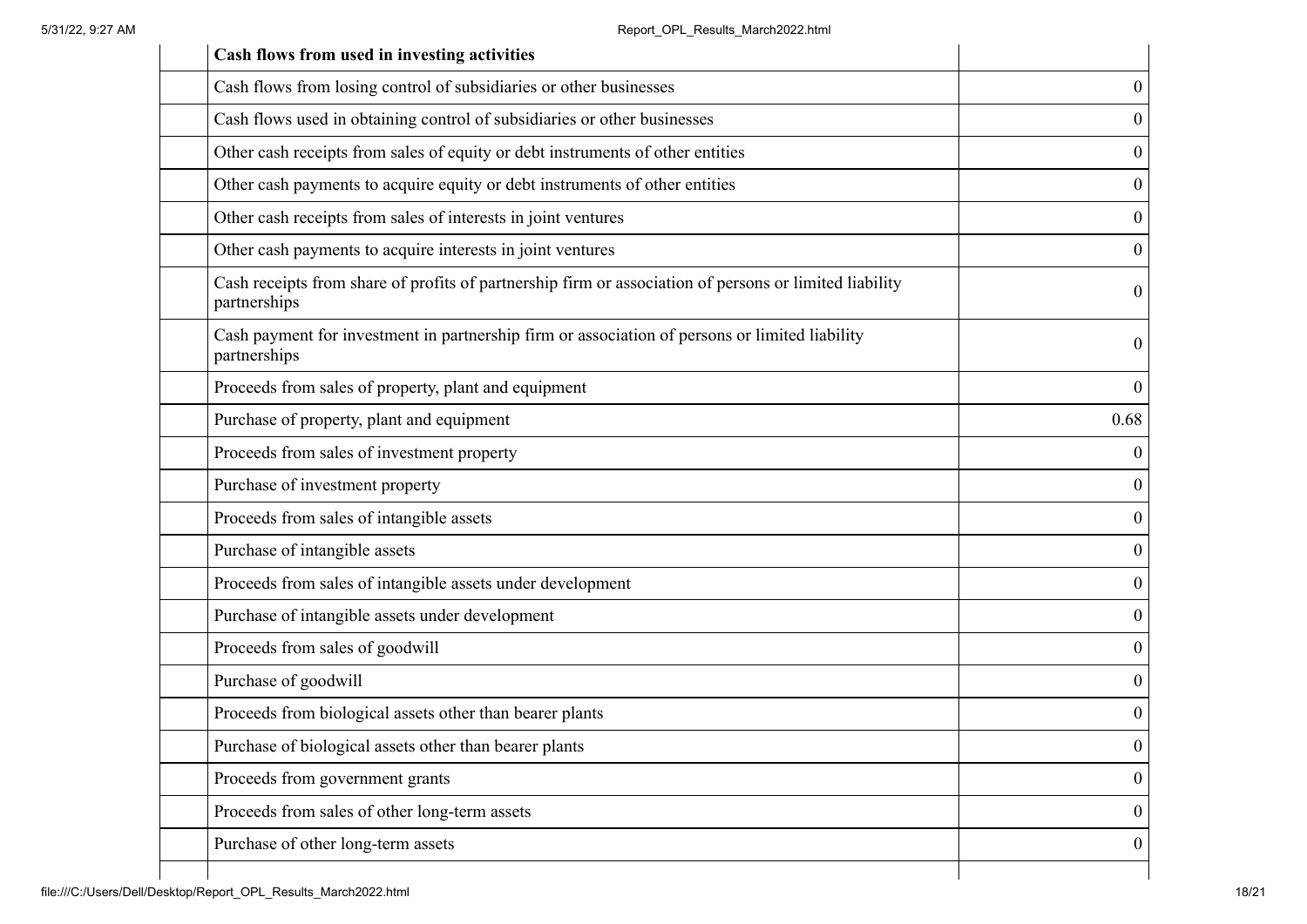| Cash advances and loans made to other parties                                               | 0                |
|---------------------------------------------------------------------------------------------|------------------|
| Cash receipts from repayment of advances and loans made to other parties                    | $\Omega$         |
| Cash payments for future contracts, forward contracts, option contracts and swap contracts  | $\theta$         |
| Cash receipts from future contracts, forward contracts, option contracts and swap contracts | $\overline{0}$   |
| Dividends received                                                                          | $\theta$         |
| Interest received                                                                           | $\theta$         |
| Income taxes paid (refund)                                                                  | $\theta$         |
| Other inflows (outflows) of cash                                                            | $\theta$         |
| Net cash flows from (used in) investing activities                                          | $-0.68$          |
| Cash flows from used in financing activities                                                |                  |
| Proceeds from changes in ownership interests in subsidiaries                                | $\theta$         |
| Payments from changes in ownership interests in subsidiaries                                | $\theta$         |
| Proceeds from issuing shares                                                                | $\theta$         |
| Proceeds from issuing other equity instruments                                              | $\theta$         |
| Payments to acquire or redeem entity's shares                                               | $\theta$         |
| Payments of other equity instruments                                                        | $\theta$         |
| Proceeds from exercise of stock options                                                     | $\theta$         |
| Proceeds from issuing debentures notes bonds etc                                            | 0                |
| Proceeds from borrowings                                                                    | 2.73             |
| Repayments of borrowings                                                                    | $\theta$         |
| Payments of finance lease liabilities                                                       | $\theta$         |
| Payments of lease liabilities                                                               | $\vert 0 \vert$  |
| Dividends paid                                                                              | $\overline{0}$   |
| Interest paid                                                                               | 5.58             |
| Income taxes paid (refund)                                                                  | $\boldsymbol{0}$ |